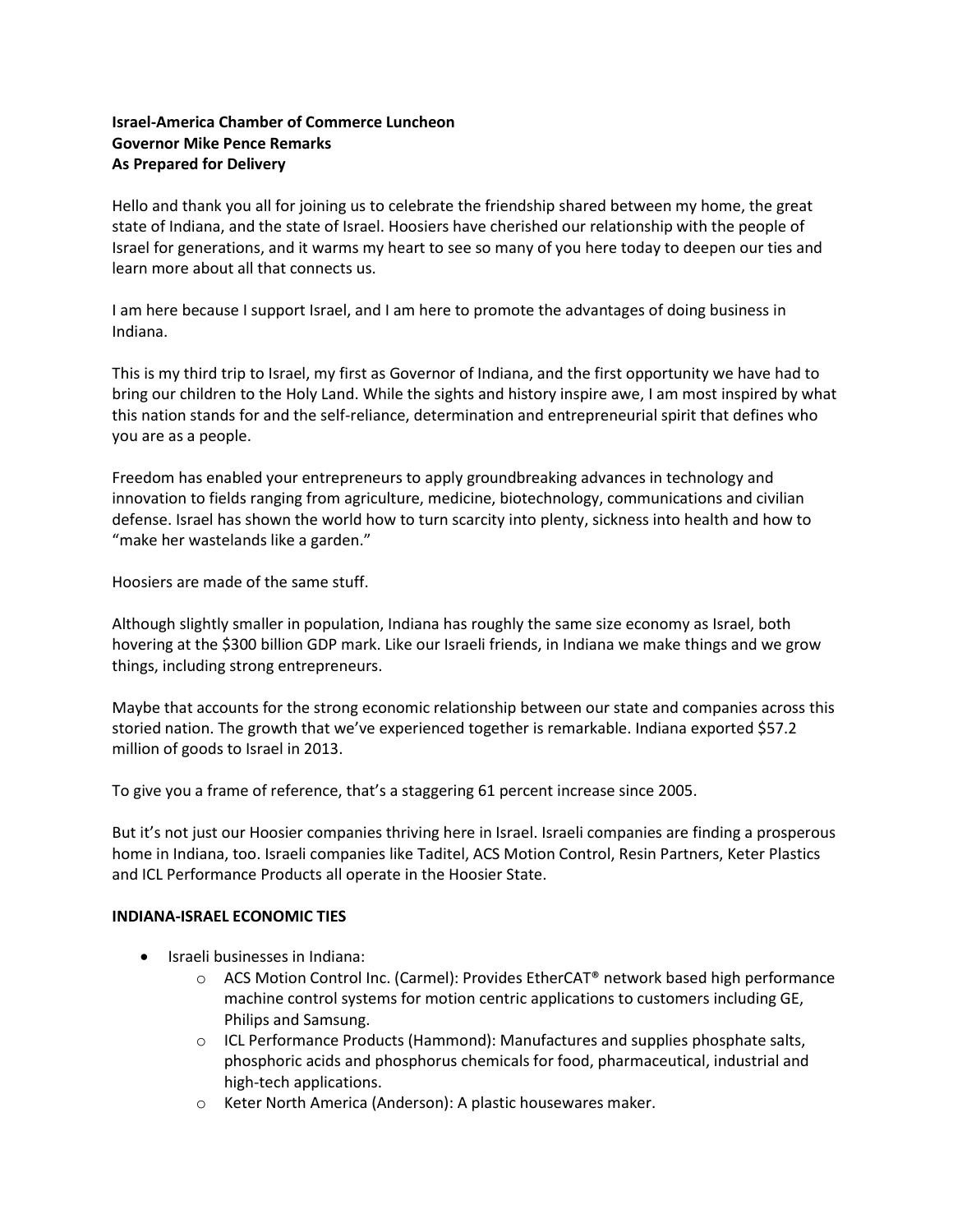- o Taditel (Anderson): An automotive electronics designer and manufacturer.
- More than 70 Indiana companies do business in Israel, including:
	- o Biomet
	- o Eli Lilly
	- o Magnavox
	- o Alcoa
	- o Allied-Signal
	- o Colgate Palmolive
	- o ITT Aerospace
- From 2010 to 2013, Indiana imported an average of \$154 million in merchandise from Israel.
- Major imports from Israel to Indiana:
	- o Chemicals: \$48.7 million
	- o Transportation equipment: \$19.6 million
	- o Computer and electronic products: \$15.1 million
	- o Machinery: \$5.9 million
	- o Other: \$21.66 million
- From 2010 to 2013, Indiana has exported an average of \$51.35 million in merchandise to Israel.
	- $\circ$  In 2013, Indiana exported \$57.26 million to Israel, a 61 percent increase over 2005 exports.
	- o Total exports to Israel since 1996: \$719.57 million.
- In 2012, Indiana received more than \$25,159,454.25 in military financing (FMF) for U.S. military aid to Israel.
	- $\circ$  Some of those companies that have received funding through FMF in 2012 or past years include: CNC Industries, Inc. in Fort Wayne, Indiana Heat Transfer Inc. in Marshall and AM General Corporation in South Bend.
- Indiana universities have shared Binational Agricultural Grants since 1979. And as your Consul General Roey Gilad informed me yesterday, Indiana University sends more students abroad than any other university in America.

Action and collaboration define both Israel and Indiana today. Israelis are on the move, launching businesses at a tremendous rate. You're growing your economy through sweat and determination, and taking your dreams and running with them.

Beyond just the basics, though, if you look at the types of businesses that are thriving in Israel, you'll find those businesses thriving in Indiana too.

Look at advanced manufacturing and high-tech firms, for instance. In Indiana, they call us the Crossroads of America because of our central U.S. location. But I'd like to think we're situated at the crossroads of innovation and growth, especially when it comes to aerospace.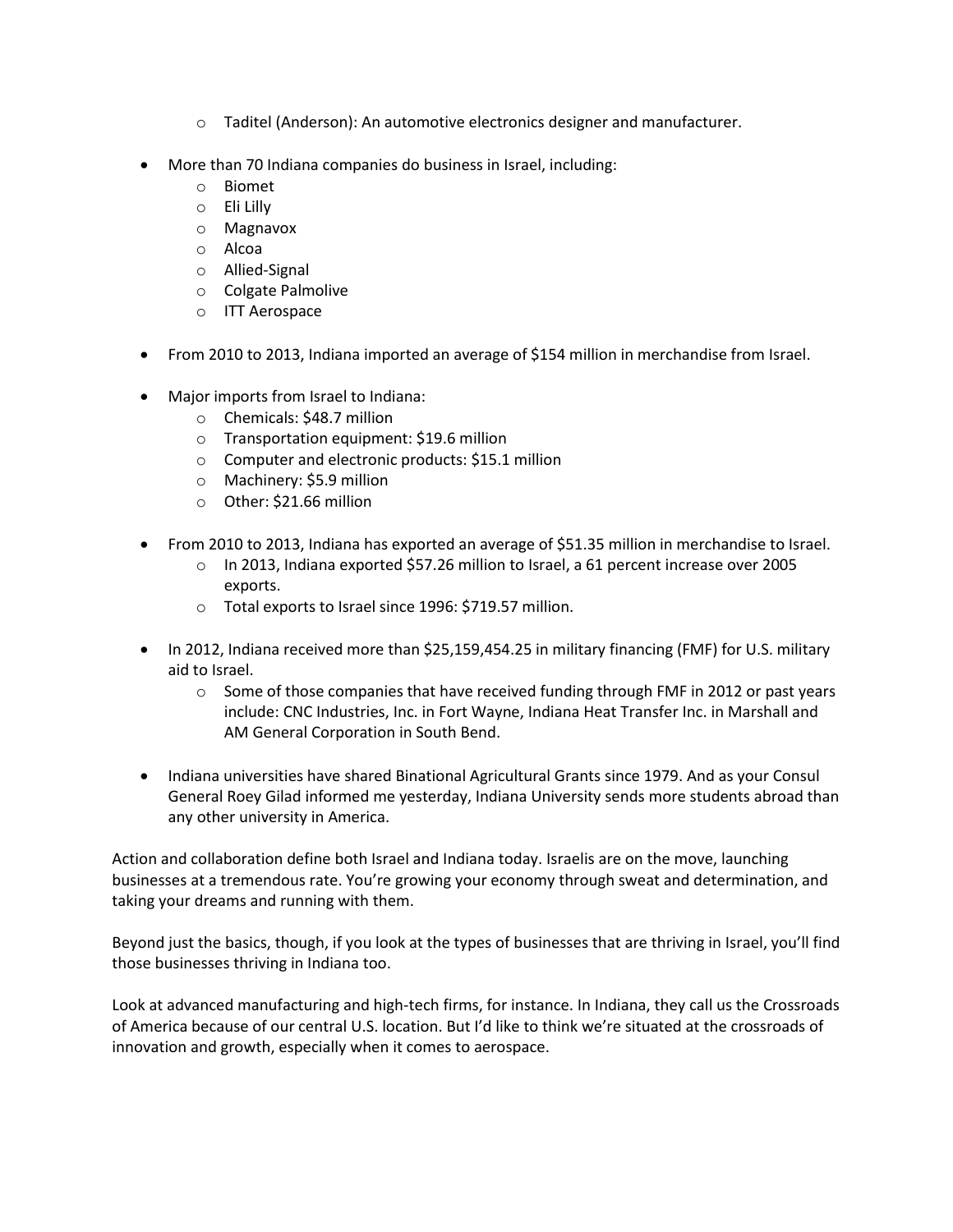Today, Indiana is home to the largest North American defense-related jet engine plant for Rolls Royce, which employs more than 4,000 Hoosiers and will celebrate its centennial in our state next year.

And, GE Aviation, the world's largest jet engine manufacturer, recently announced it is building a 225,000 square-foot jet engine assembly facility in Lafayette, Indiana adjacent to Purdue University.

This jet engine—the LEAP engine—will be in the skies next year, with a team of Hoosiers at the helm. GE recently shares that they have a more than 7,000 engine backlog and the new facility in Indiana will be their primary location for LEAP production. The facility will operate a highly advanced assembly line incorporating several new technologies, including automated vision inspection systems and radio frequency parts management to easily spot parts on the shop floor.

GE also needed a place to conduct research and test the performance of new gas turbine engine technology used by commercial and military aircraft, power plants and the oil and gas industries. That's when GE turned to a public-private partnership to build a turbomachinery research facility at the University of Notre Dame in South Bend, Indiana. With the partnership, Indiana gains more engineers, scientists and technicians trained in applied research, while GE helps advance aerospace technology.

And it doesn't stop with aerospace.

Tech-based employment is also growing rapidly in Indiana. In the last five years, computer-related employment in Indiana grew six times faster than the state's overall job market. The Indianapolis area even ranks among the nation's top 10 fastest growing tech communities.

In a word, Indiana is open for business! And Indiana is always a good decision because we're a state that works.

Over the past ten years, Indiana has been putting common sense into practice and our state has emerged as the best state in the Midwest to start a business and grow a business.

And it's just not me who says so.

- Indiana ranks best in the Midwest and 7<sup>th</sup> overall in *Area Development* magazine's Top States for Doing Business survey (Sept. 2014).
- Indiana's business climate ranks best in the Midwest and 5<sup>th</sup> in the nation in *Business Facilities'* 2014 State Rankings Report (Aug. 2014).
- $\bullet$  Indiana ranks 1<sup>st</sup> in the Midwest and 6<sup>th</sup> in the nation in *Chief Executive* magazine's annual Best & Worst States survey (May 2014).
- Indiana ranks 1<sup>st</sup> in the Midwest and 8<sup>th</sup> nationally in the Tax Foundation's 2015 State Business Tax Climate Index (Oct. 2014).

In Indiana, our budgets are balanced. We hold the line on spending and maintain strong reserves, earning us a triple-A bond rating from all three rating agencies. Companies know that things are stable in Indiana. While businesses in other states face the fear of unexpected tax hikes, you know what you're getting in the Hoosier State.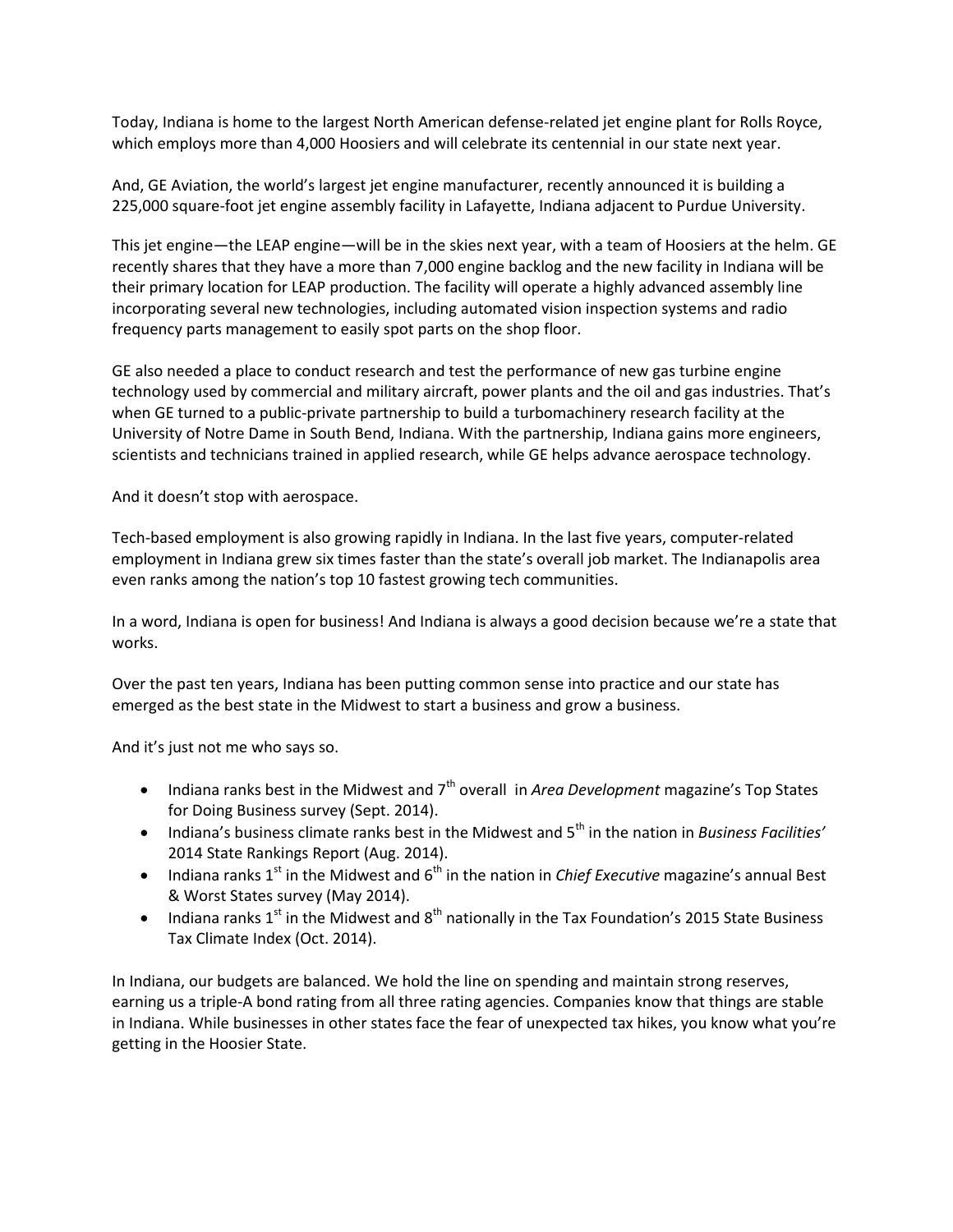Last year we passed the largest state tax cut in Indiana history. But we didn't stop there. This year we placed our corporate income tax on a reduction schedule, ultimately lowering it to 4.9 percent. Indiana has no inventory or inheritance tax. Business property taxes are capped at three percent.

We're a state that knows our strengths and knows our goals. We excel in advanced manufacturing building the products that power our world.

Of course, the foundation of any economy is its people. And with an eye on the future, we've prioritized education.

No matter where a student wants to start in life – whether at college or in a career – we are ensuring that our schools work for all our kids. We've increased funding for our schools and expanded educational choice, and now we have the largest voucher program in America. And, Indiana is working to be the first state in America to make career and vocational education a priority in every Indiana high school again. Career and technical education opens doors of opportunity to students through workbased experience and industry-recognized credentials.

That's how we build a stronger workforce and give today's youth a more promising future.

In the most recent school year, more than 140,000 Hoosier students participated in career and vocational learning, with more than 4,000 credentials awarded. And by 2020, we've set the goal—we will have a five-fold increase in the students who graduate with an industry-recognized credential.

Graduates of our career and technical education system will go on to work for the Alcoas, the Biomets, the Raytheons and Eli Lillys of the world. These are Indiana companies, but they have strong operations right here in Israel as well, proving that while thousands of miles may separate us, we're joined by economies that continue to grow together.

Indiana and Israel have so much in common. I see an entrepreneurial spirit in this room that I see in the eyes of current and future business leaders of Indiana.

It's that spirit that joins us, and that same spirit that underpins the alliance between our nations.

At this time of year, as we focus on the ideals of hope and peace, I also am reminded that the relationship between the United States and Israel has deep and enduring roots that go back far beyond the restoration of the Jewish state of Israel on May 14, 1948. The ties between our countries are much deeper and more profound than our policies and trade.

As I told Prime Minister Netanyahu yesterday, Israel is not merely an important ally.

From my vantage point on the foreign affairs committee during my years in the United States House of Representatives and now as a governor from the heart of the heartland I say with conviction: Israel is not merely our strongest ally in the Middle East. Israel is our most cherished ally and a beacon of hope in a troubled region of the world.

And I know that these are especially difficult times in the life of your nation.

Surely, Israel is again in the eye of a hurricane: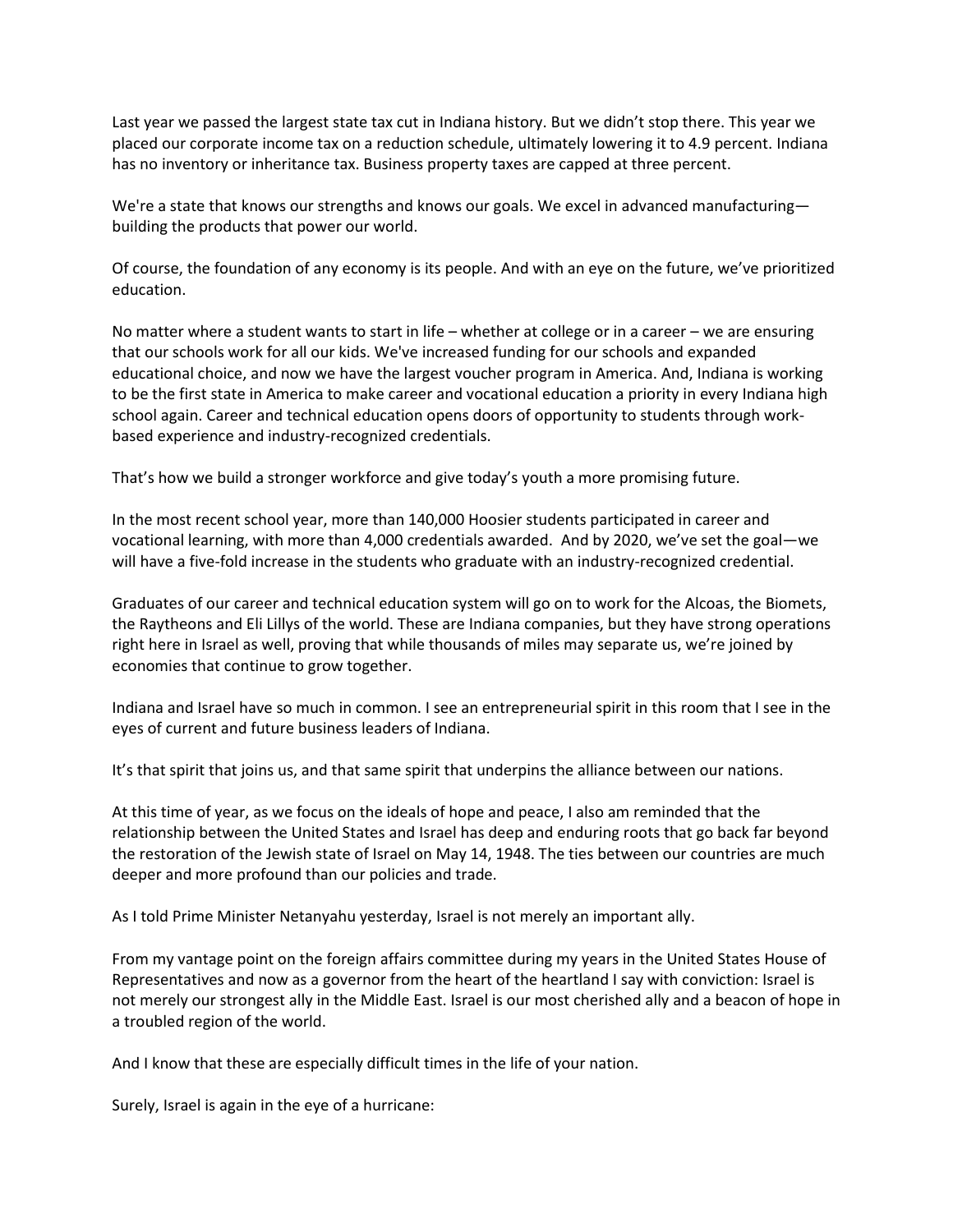- 51 days of war this year,
- Iranian nuclear ambitions unimpeded, and
- The rise of a terrorist army in Syria whose brutality has shocked the world and this fall claimed the life of a courageous aid worker from Indiana who had gone to Syria to render aid to victims of the war.

In the midst of these troubled times across the Middle East and the wider world, it is imperative that those of us who believe in democracy and freedom stand firm against the forces that would reshape the land by aggression and terror.

If the world knows nothing else, let it know this: America stands with Israel.

For more than 66 years, America has stood by Israel in her darkest hours, but I believe the time has come for our nation to take steps to renew our commitment to Israel's safety and security, in word and deed.

For starters, regarding Israel's security, America must uphold Israel's right to live in peace within secure and defensible borders and this week must reject any effort by the UN Security Council to impose conditions on negotiations that would undermine Israel's security.

There are also steps that will strengthen the security and the economies of both our nations.

First, America must continue providing foreign assistance to Israel, with full military financing and funding for research and development of anti-rocket and missile defense systems which supports Israel's security and jobs across America.

Second, as our nation is faced with complex security challenges of the present day, I believe America should renew production of our most advanced aircraft and consider making it available to our most cherished ally. This too would promote the security and prosperity of the United States and Israel.

Production of the F-22 ceased in 2012 after only 187 of the world's most advanced fighter/bombers were produced.

Resuming production of the F-22 would give a needed jolt to our economy, supporting up to 95,000 highly paid and skilled jobs in 44 states, and send a decisive message to the world about America's commitment to national defense.

And since the Raptor is the best plane capable of evading the advanced radar in the surface-to-air missile defense system Russia says it will provide to Iran to guard its nuclear weapons facilities, following renewed U.S. production, the United States should consider making this aircraft available to Israel to ensure that you have the most advanced capability to defend your country and your freedom, now and in the future.

We should not be afraid to take such steps, because we should never doubt our right to self-defense, and our economies and our strategic interests are intertwined in this region.

But we should also be prepared to take such steps because our ties go far beyond economic and strategic interests.